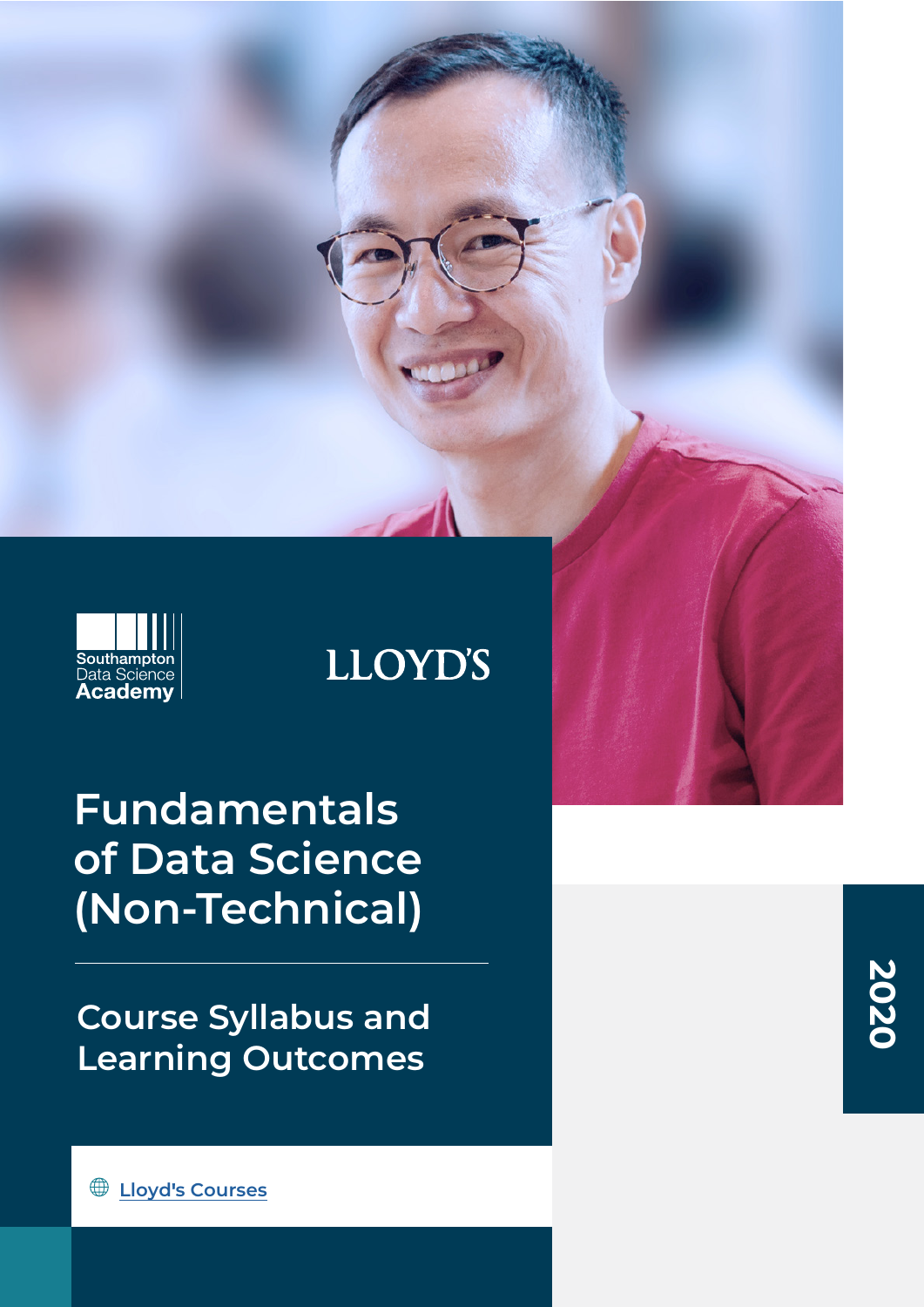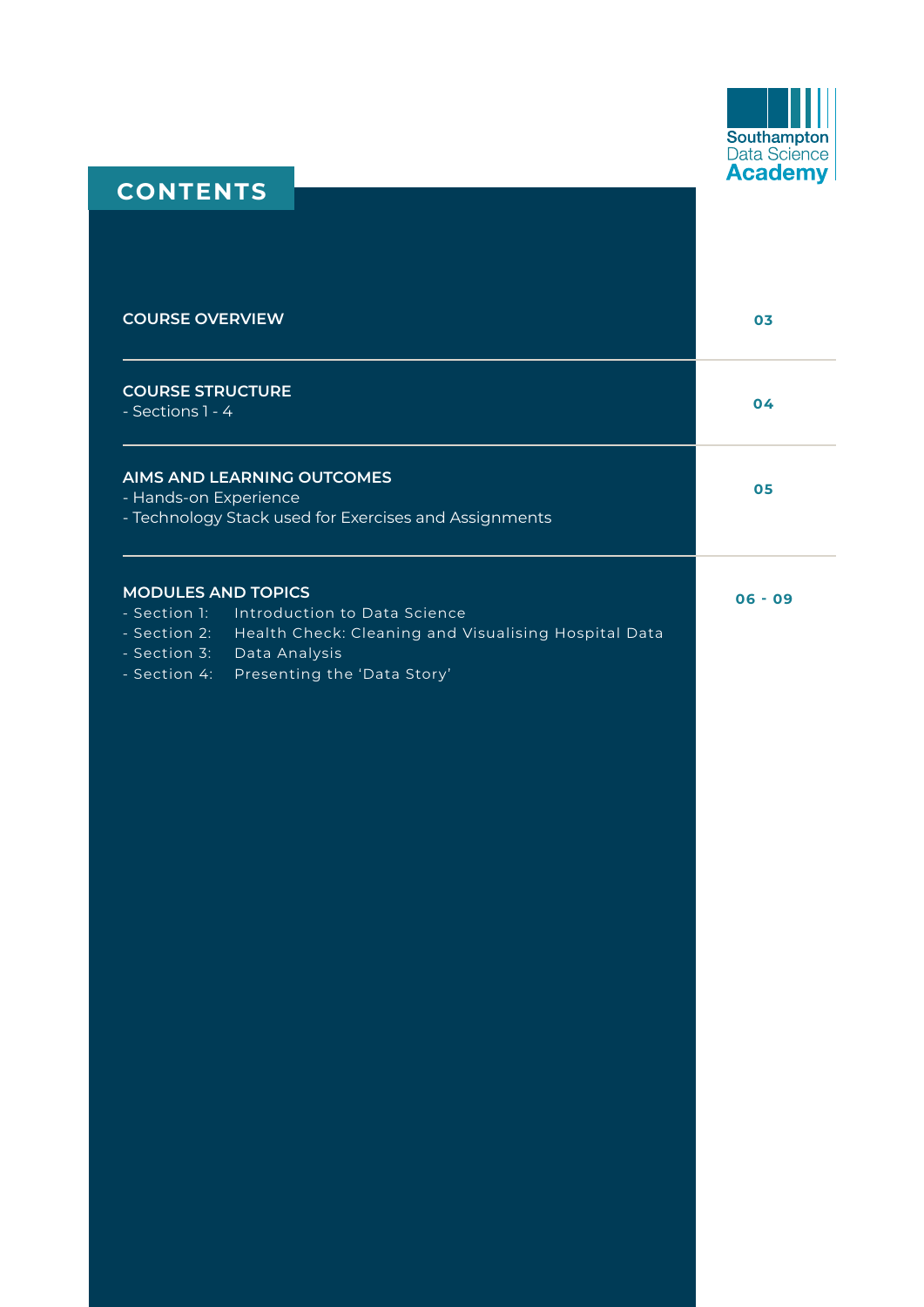

# **Course Overview**

# **Fundamentals of Data Science - Non-Technical**

**Duration:** 8 weeks

**Number of hours:** 30 (includes tutorial support + self-study, assignments and peer discussions)

**Assignments:** Three practical assignments

This course equips you with the theoretical knowledge and both practical and technical skills to participate in the flourishing data revolution, helping you to contribute to and benefit from the new data-driven economy. The course emphasises a hands-on approach to learning data skills, offering a number of interactive, online exercises that will let you try out many of the techniques and concepts covered in the taught material against real examples.

The course is broken into four sections with content over eight weeks of learning.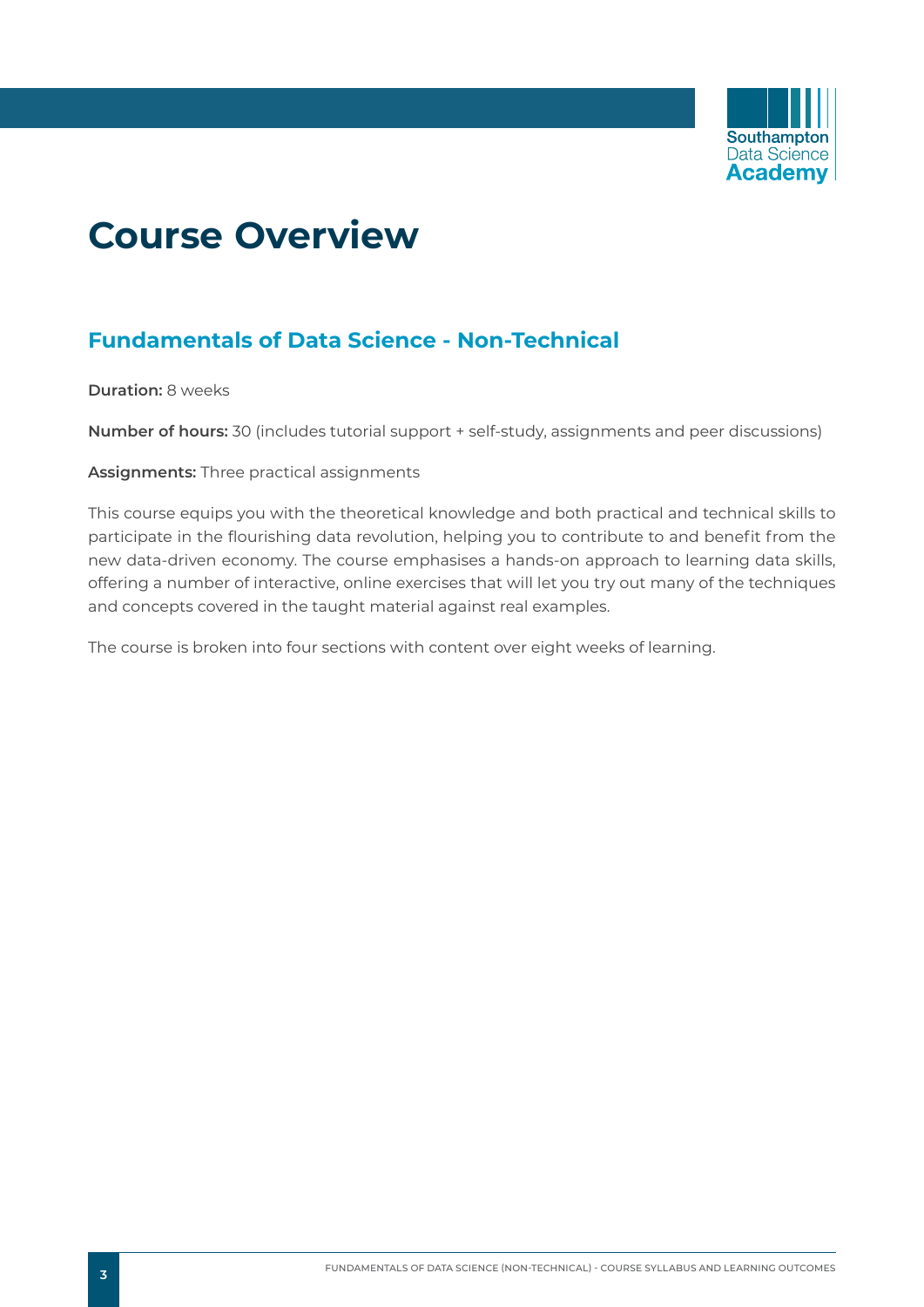

# **Course Structure**

# **Section 1**

In Section 1, you will discover what Data Science is and key examples of Data Science in action. You will discover the overlap with data journalism and open data to look at how Data Science is changing the way we tell stories. You will discover the spectrum of data and the importance of understanding your rights to use different types of data. You will be able to collect more Data Science examples from the course forum discussions and look at the applications in your own domain.

## **Section 2**

In Section 2, you will learn about the process of Data Science, from gathering to visualisation. You will begin your hands-on experience looking at the critical aspect of data management. The first assignment is based upon a real case study of hospital performance data in Tanzania and focusses on the importance of standards when collecting and organising data. This week also looks at the importance of data cleaning and the techniques to clean dirty data.

# **Section 3**

The major case study of the course is introduced in Section 3. You will begin looking at a large piece of data analysis using up to date incident records from the London Fire Brigade. In 2014, 10 fire stations were closed in London amid protests and claims that this would put lives at risk. We look at the evidence to find out what has happened as a result and if more changes need to be made. This week looks at the data processing and analysis that can help reveal the answer.

# **Section 4**

Data visualisation is the focus of Section 4. Choosing the right visualisation to communicate your findings to everyone is of critical importance. This week introduces many of the different types of visualisations available and looks at the use of aspects like colour to represent different dimensions in data. You will be challenged to spot when you are being deceived before being tasked with applying your knowledge to create a story using a visualisation from the fire station analysis in Section 3. You will also look at the future of Data Science in your discipline and how to overcome the cultural and management challenges in making more of data in your organisation.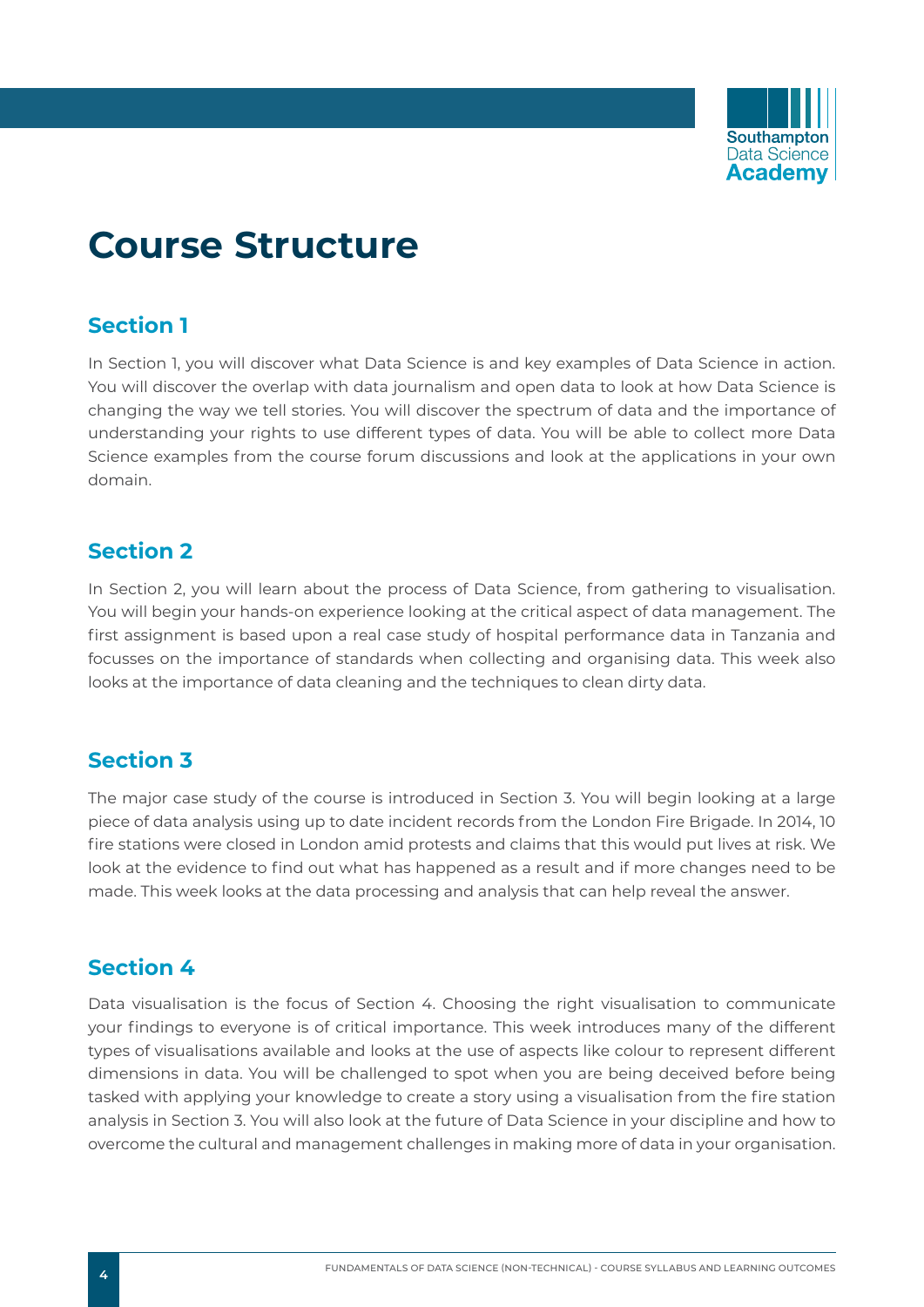

# **Aims and Learning Outcomes**

This course aims to provide you with the knowledge and expertise to work better with data and data scientists.

Having successfully completed this course, you will be able to:

- **O** Explain the key concepts in Data Science and its real-world application
- **O** Classify the different types of data available along with rights for usage
- **O** Implement an effective data collection and management strategy
- **O** Prepare data ready for analysis
- **O** Analyse a large amount of data to reveal insight
- **O** Create a number of data visualisations
- **O** Start working with live data and understand the opportunities presented by cloud services
- **O** Critically evaluate the challenges and opportunities of exploiting Data Science in your organisation

### **Hands-on Experience**

**Section 1** contains a data management assignment in a spreadsheet application using a real dataset from Tanzania.

**Section 2** contains a data assignment involving downloading and cleaning a real world data set.

**Section 3** contains a data analysis assignment in a spreadsheet application using a real dataset from the London Fire Brigade. You will need to apply your learning from Section 2 in order to complete this assignment.

**Section 4** contains a data visualisation assignment where you will be asked to create a story from your data analysis in Section 3. You will be able to use any tool that suits your need and have two weeks to complete this assignment.

### **Technology Stack used for Exercises and Assignments**

- **O** Excel or other capable spreadsheet application (not Google Docs)
- **O** OpenRefine
- **O** Optional visualisation tools including Data seed app, D3, Qlik etc.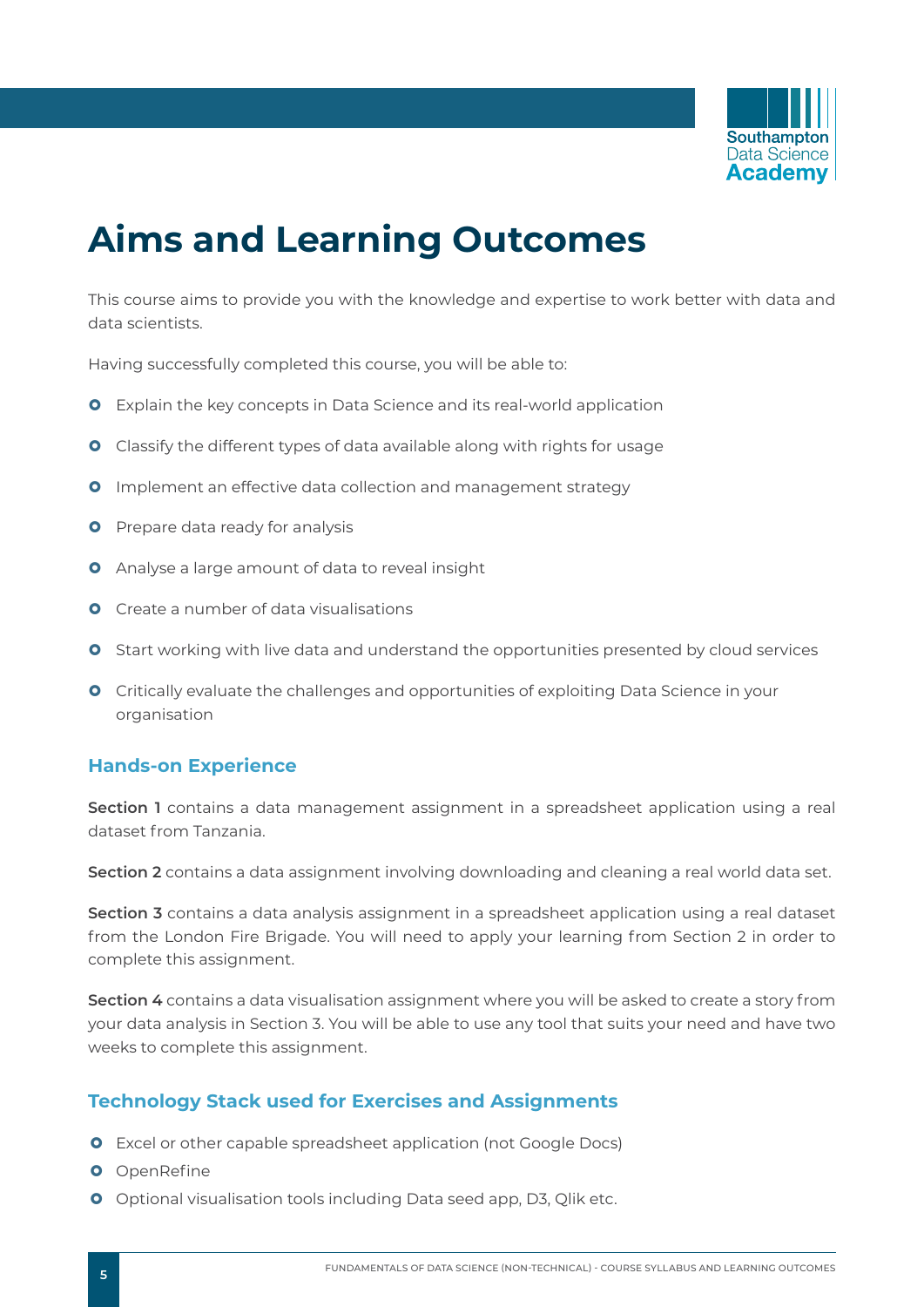

# **Modules**

## **Section 1: Introduction to Data Science**

- **O** Welcome and introductions
- **O** What Data Science is and why it is important
- **O** Creating impact from Data Science
- **0** Introduction to data storytelling
- **O** Understanding your rights to use data
- **O** The data spectrum
- **O** Unlocking value from open data
- **O** Gathering data

### **TOPICS LEARNING OUTCOMES**

- **O** Define Data Science
- **O** Explain the benefits of Data Science
- **O** Identify opportunities to integrate Data Science within an organisation
- **O** List scientific approaches to problem solving
- **O** Fitting data to the data spectrum
- **O** List the key skills of a data scientist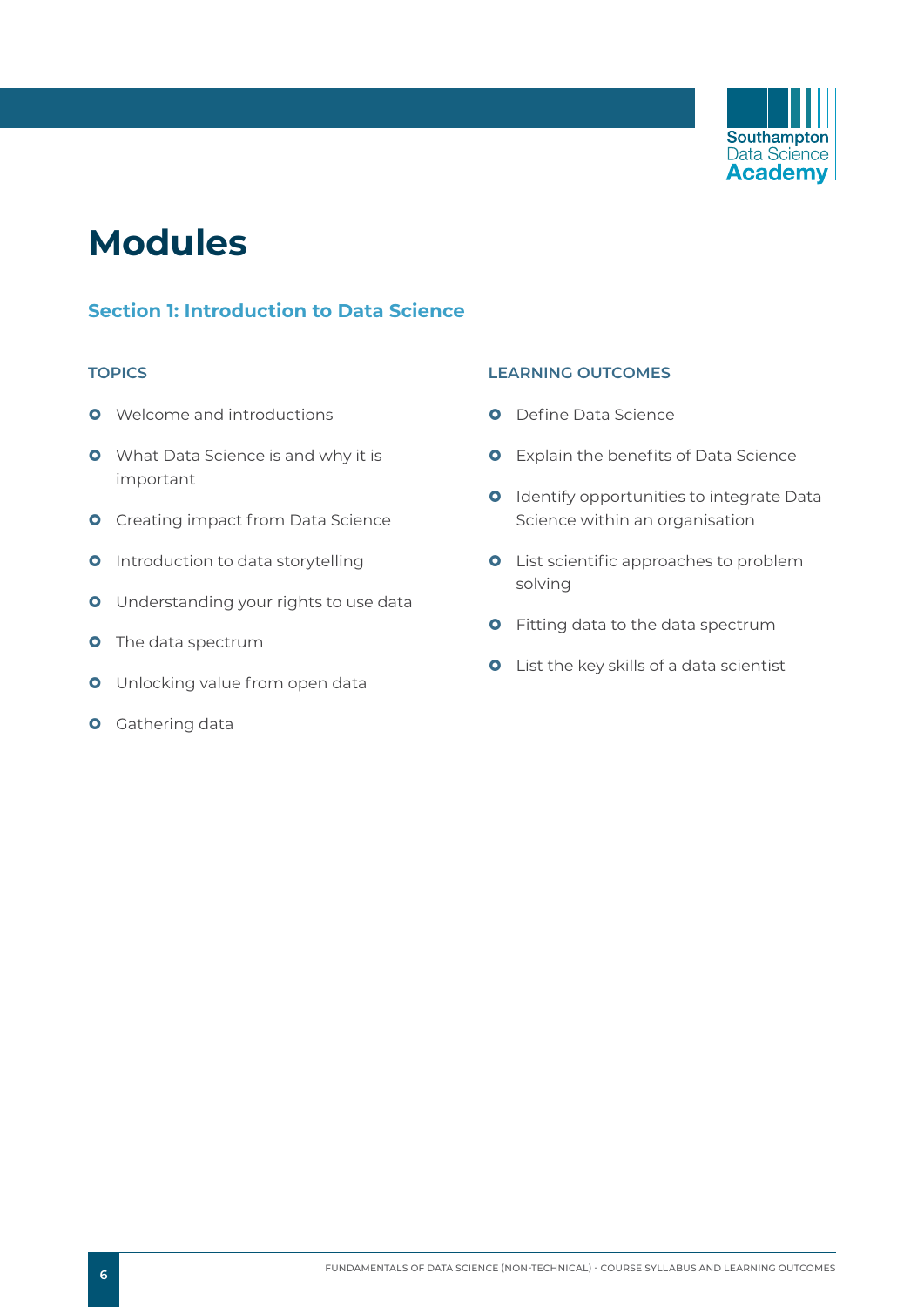

## **Section 2: Health Check: Cleaning and Visualising Hospital Data**

- **O** Organising data
- **O** Cleaning data
- **O** Choosing and designing schemas
- **O** Annotating and describing data
- **O** Open data and open standards
- **O** Data formats and structures
- **O** Data ethics
- **O** Big data challenges

#### **TOPICS LEARNING OUTCOMES**

- **O** Evaluate applications of best practices and standards on data
- **O** Identify problems with data collection and management
- **O** Compare different data structures and formats for effective data management
- **Q** Understand the ethics around data use and application
- **O** Manage data in a spreadsheet
- **O** Clean, validate and perform quality checks on data
- **O** Restructure and organise data
- **O** Design a schema for data
- **O** Use the data ethics canvas to evaluate your own data projects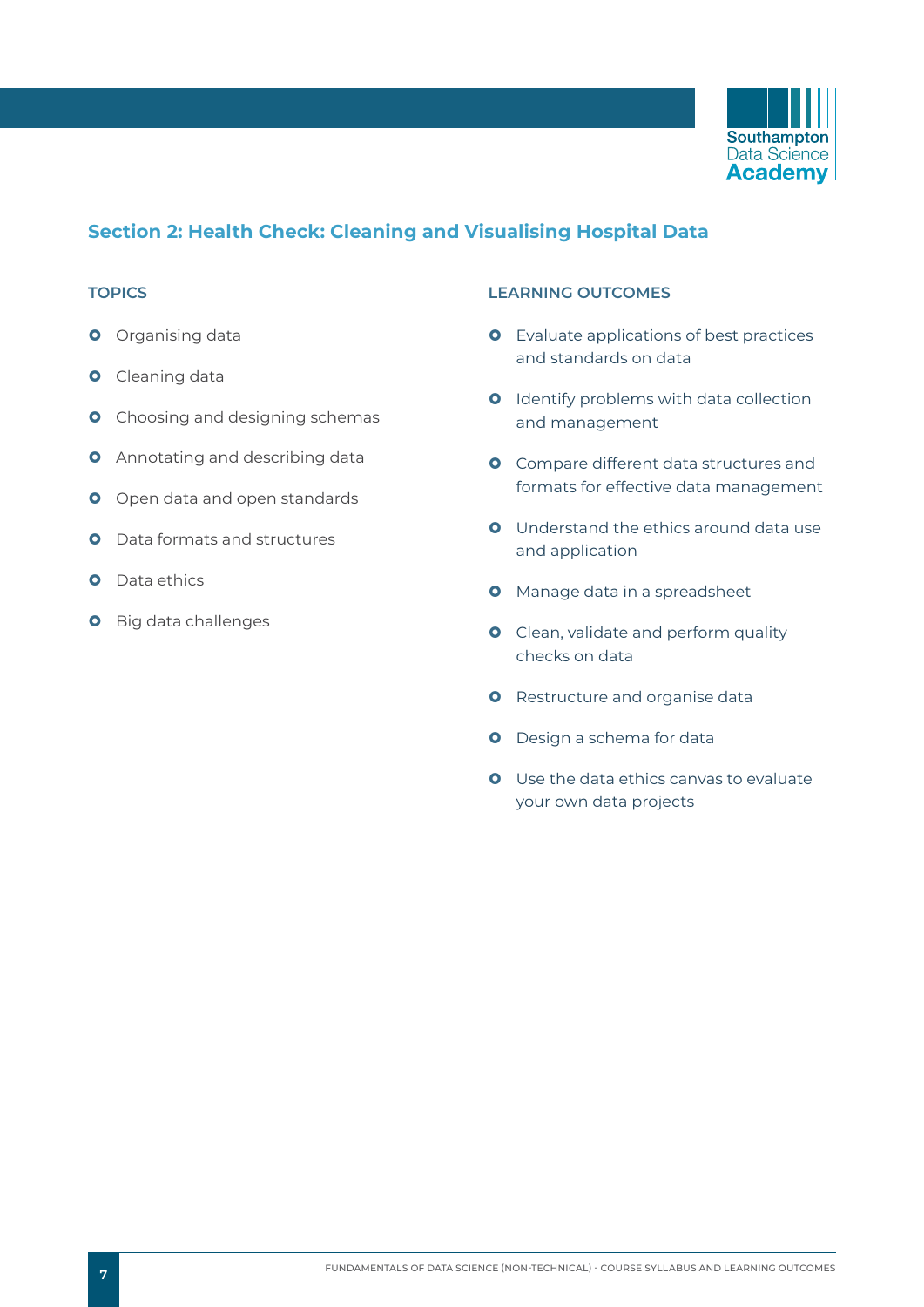

### **Section 3: Data Analysis**

- **O** Filtering & pivot tables
- **O** Introduction to quantitative data analysis
- **O** Introduction to qualitative data analysis

#### **TOPICS LEARNING OUTCOMES**

- **O** Explain the advantages and disadvantages of using 'big data'
- **O** Identify and evaluate the usability and trust of different sources of data
- **O** Describe a number of ways to statistically analyse data
- **O** Gather data from a number of different sources
- **O** Explore datasets to establish quality and usability
- **O** Perform basic statistical analysis
- **O** Use pivot tables to analyse data